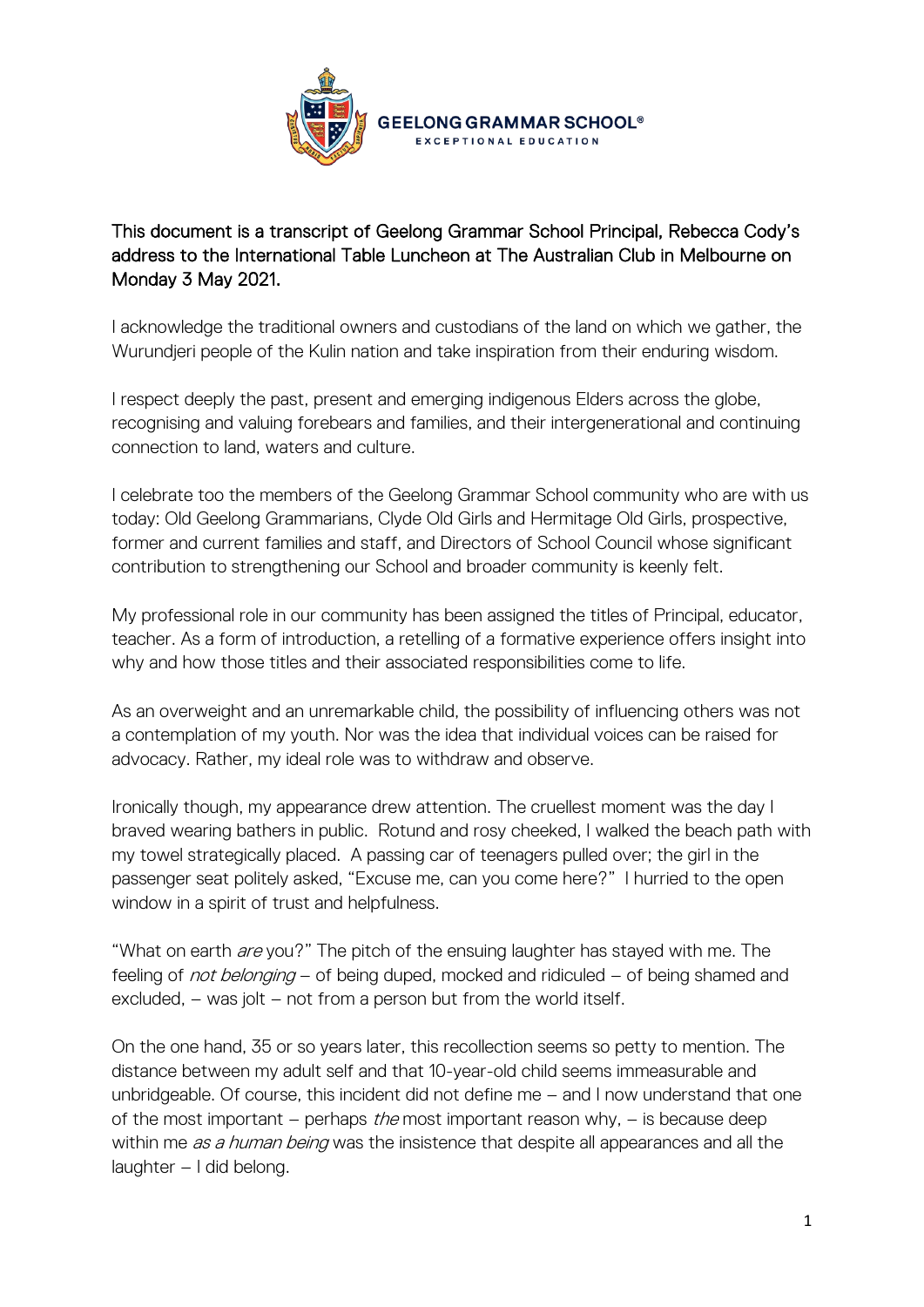The people in the car were wrong. This was beyond my understanding and words at that time. I would much later in my life give this conviction, lying latent within me, a name. I would call it a sense of intrinsic human dignity.

It was experiences like this, and an education of literature, theatre and philosophy that introduced me to the importance of reflecting upon humanity's complexities and cruelties; specifically, Simone de Beauvoir's judiciousness that, "One's life has value so long as one attributes value to the life of others".

A year or so on from the beach side encounter a rare opportunity presented itself. Through the skill and vision of expert teachers, I found myself recommended for a film audition. Securing a professional acting role at 12 feels as unbelievable today as it did then. I entered an unknown landscape and discovered the freedom of pretending to inhabit another life. That opportunity was the event that propelled me: I discovered that my years of shyness and quiet observation had incubated a longing to understand others and now role play was one avenue to do so.

Across a period of representing ideas through imagined characters, I grew the confidence to unearth my own voice. Again, through the encouragement of master teachers, I was invited to compete nationally in public speaking. Although frequently immobilised by nerves and self-doubt, with the support of others, I always managed to find my voice: using story, audiences connected to a narrative, and this resulted in an empowering realisation: one voice at a time, one choice at a time, individuals can influence group thinking and even stimulate a potential change in others' behaviour.

Whilst this is a bold claim, especially considering the nativity of my adolescent addresses, it is offered humbly: it didn't occur to me that I could ever be a voice *influencing* others. For the students in our care at Geelong Grammar, this notion of influencing is perhaps worlds apart from the social media influencers who inhabit their screens; for every device there is another 'app' connecting to supermodels, sports stars, celebrities, and lifestyle gurus, all offering tantalising, often photoshopped, snapshots of their wildly successful existence. The definition of said success is amusing at best and corrupting at worst; the associated affluenza and narcissism are detached from our country's foundational identity and, as we recently honoured, the ANZAC spirit. The former is indulged and self-serving; the latter a definition of citizenship - efforts to support community, not individual needs.

Modern Australia is a place of diversity where so many have travelled to unite and build a sense of belonging and identity. Whether that identity is of a nation, state, school, family or individual, it is grounded by embedded values as reflected in our lexicon and actions language that becomes mindsets and mindsets that beget behaviours. This too is the advantaged space of educators: the influence of our words and deeds can indeed be remarkable; we help set the character and compass of a generation; we are part of generational identity imprinting.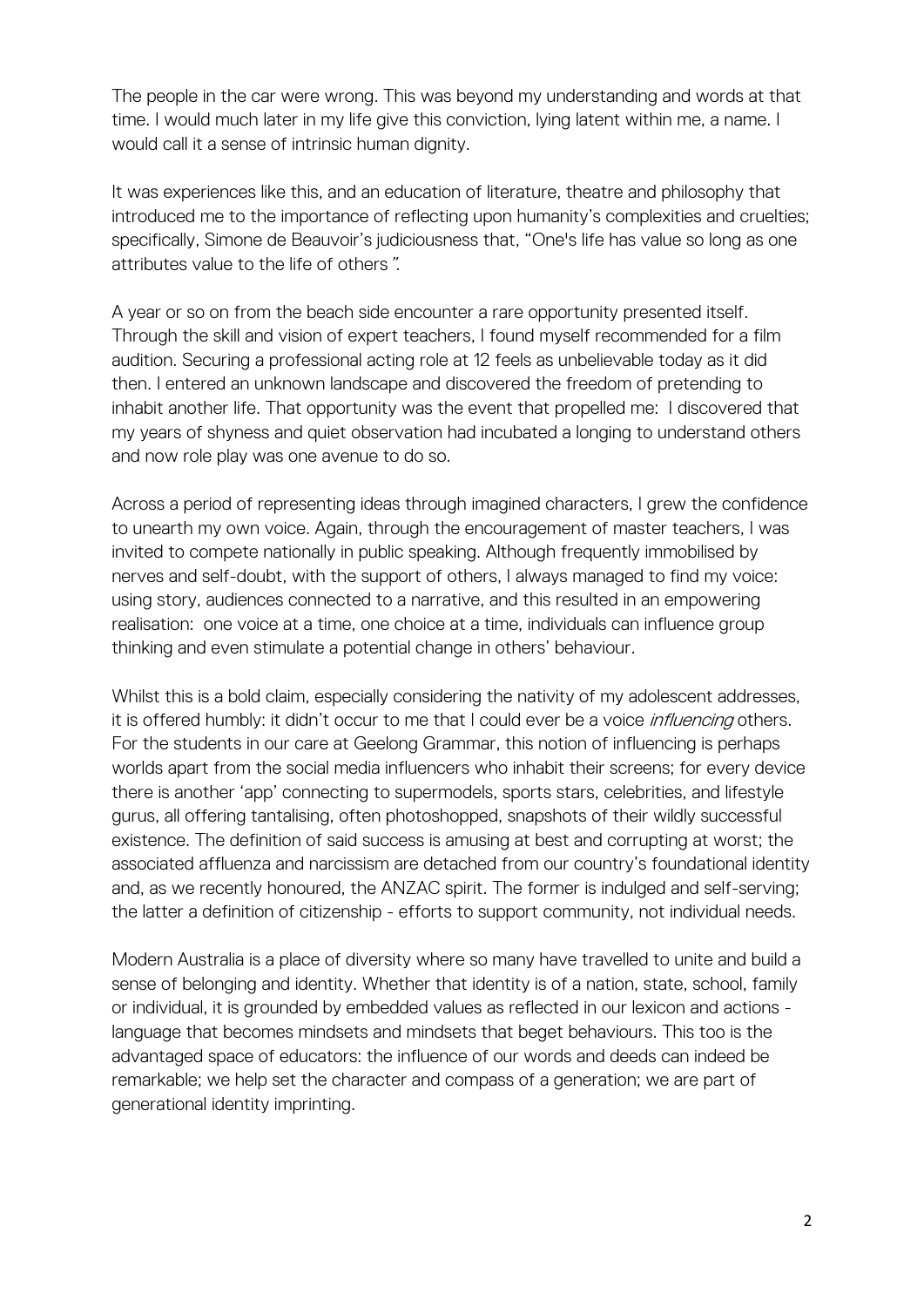With an iconic Australian identity of its own, for 165 years Geelong Grammar has sought to provide students with the knowledge, faith, agility, and compassion to create purposeful and enterprising lives: lives that prioritise wellbeing and creativity; that seek truth and justice; lives that look beyond self. In celebrating the strengths of our School's past, championing its present standing and inviting a reimagining of its future, the sagacity of Luke's Gospel is resonant: "For unto whomsoever much is given, of him shall be much required".

In bringing clarity to what is required of us right now, I am struck that if COVOD-19 hadn't unravelled in 2020 and this speaking engagement proceeded as originally invited to do so in that same year, there's no doubt my address would have been shaped differently.

There were moments in 2020 that shook me to the core; tragic moments that have changed me; complex moments that have wearied me; and ultimately, reawakening moments. Through the loss of a young life and the process of making difficult decisions to safeguard the future of Geelong Grammar, I have come to know how change can stir darkness and just how significant schools can be through times of crisis and times of celebration. Crisis and celebration are formative experiences in developing community culture.

The identity, health and culture of our country are only as strong as the young people our community raises. Instead of thinking of schools as centres to reform all social ills, we might be better placed to reflect upon the positive difference that collective responsibility releases. This is not to suggest stepping aside from schools' accountabilities; rather, it is about intentionally sharing the important work of shaping society through quality engagement and education of our young people. This should not just be the business of parents, teachers, and grandparents.

Of course, any contemplation of how we educate for a better society reveals an orbit of ideas spanning the centuries. How best we can live together and how we personally can lead a more dignified and sustainable life, can be stimulated through reading and conversation.

The more I read and converse, the more certain I feel about knowing very little and the stronger my yearning to return to school and begin all over again! Ideally this opportunity would skip the mess of puberty and teenage angst, and centre on the curriculum of ideals. Through the miracles of modern science, time transportation might just gift me the teachers of Plato and Aristotle.

Thousands of years later, their holistic understanding of all elements of human nature – both the positive and the destructive – continues to guide education in its broadest sense. Their concept of the three parts of the human psyche, consisting in spirit, appetite, and reason, remains evocative in this contemporary context. For these classical philosophers, a flourishing human being was one whose reason was in control of their spirit and appetite, much as a charioteer oversaw two horses.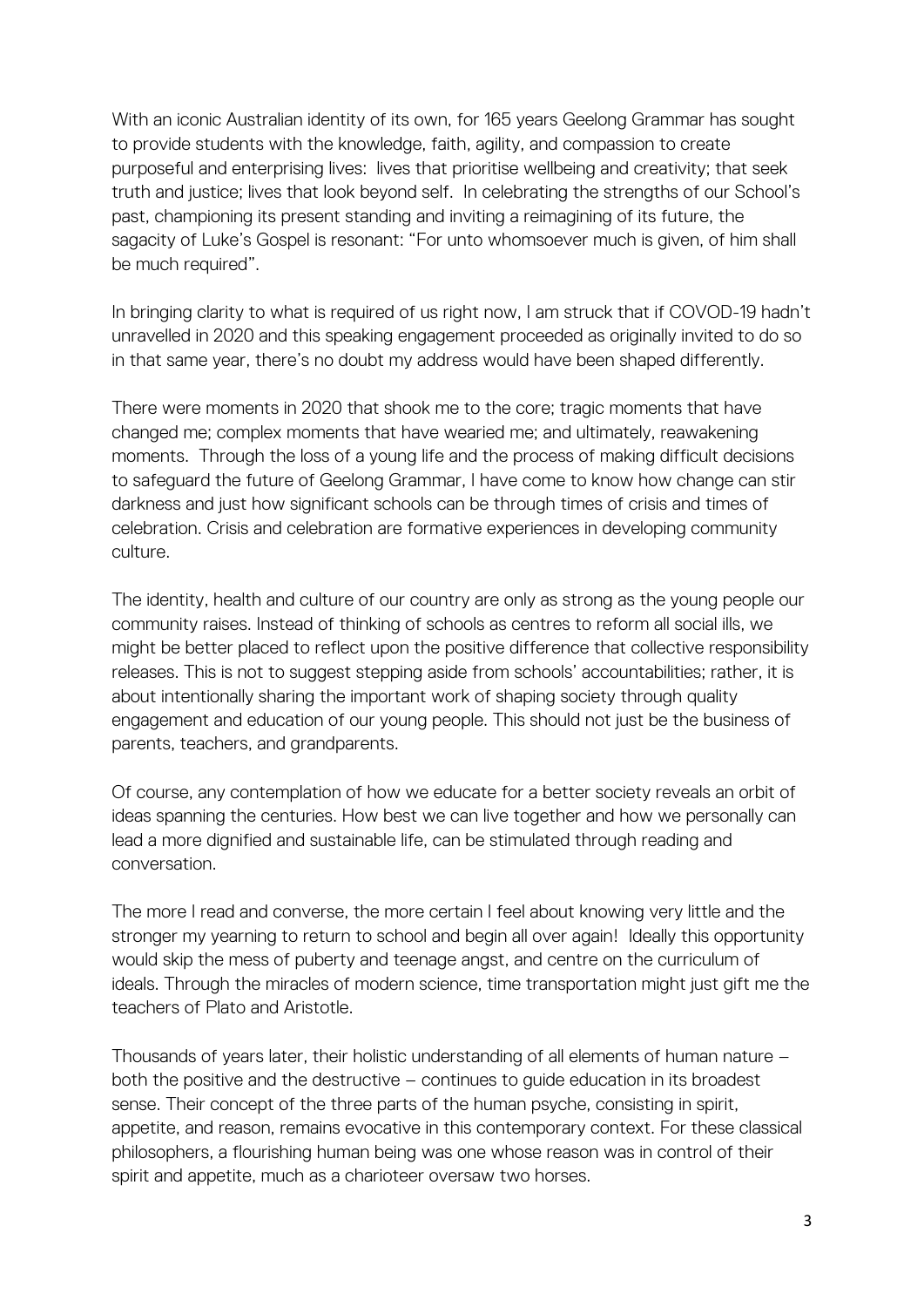The role of educators is to encourage reason to be in control of our actions, and to nurture in our students a perpetual delight in learning, logic, and courageous behaviour. For me, this is about enabling wise voices and choices to emerge through the engagement of the 'head, heart and hands'. We want our students to lead both a purposeful life *and* a flourishing life. Arguably, without purpose, there is no capacity to flourish.

Plato's *The Republic* suggests that to flourish is to live as a member of society who is both a partner and a helper. He went further to ask what this really means, living as a partner and helper? Plato's answer speaks to drawing out and cultivating one's intrinsic gifts and abilities and contributing them to the well-being of the whole of society.

This meaning is consistent with the parts of the body being members by contributing to the well-being of the whole body; or the people in a team or a workplace being members by contributing to the well-being of the whole team or the whole workplace. Each member contributes their gifts and abilities to the benefit of the body - or the benefit of the team - or the benefit of the workplace. And the better educated the person's gifts and abilities are, the more they will excel at being a partner and helper who contributes to the well-being of the whole.

Excel as a member. Excel as belonging.

This fundamental idea of Plato's meant that, for him, education is the process of drawing out a person's intrinsic sense of membership and belonging by enabling them to contribute their gifts and abilities to the well-being of the whole. It is in this, Plato believed, that true human recognition is found. The recognition of belonging, dignity and respect.

Plato was also well aware that human beings have the capacity to let these foundational truths about their nature as human beings allude them in pursuit of *individual* gain, individual advantage and individual success. This, he insisted, was contrary to true human happiness because we are profoundly in need of one another's gifts and abilities – and we are profoundly in need of these gifts and abilities being cultivated and contributed – which is to say, we are profoundly in need of being educated.

Finally, Plato believed, human beings must learn how to live together, or they will not live at all. They will be continually torn apart by division and war.

There need not be a battle for conflict, tension and segregation to abound. Across four campuses with 700 staff, close to 1600 students, including 800 boarders and even more families, as well as a broader community of tens of thousands of Old Geelong Grammarians, past parents and staff, there's ample fodder for unrest as we adapt to what being a partner and helper means. Within this context, plus a myriad of items of compliance and everyday care for so many, I reflect frequently upon three concepts and their allied questions.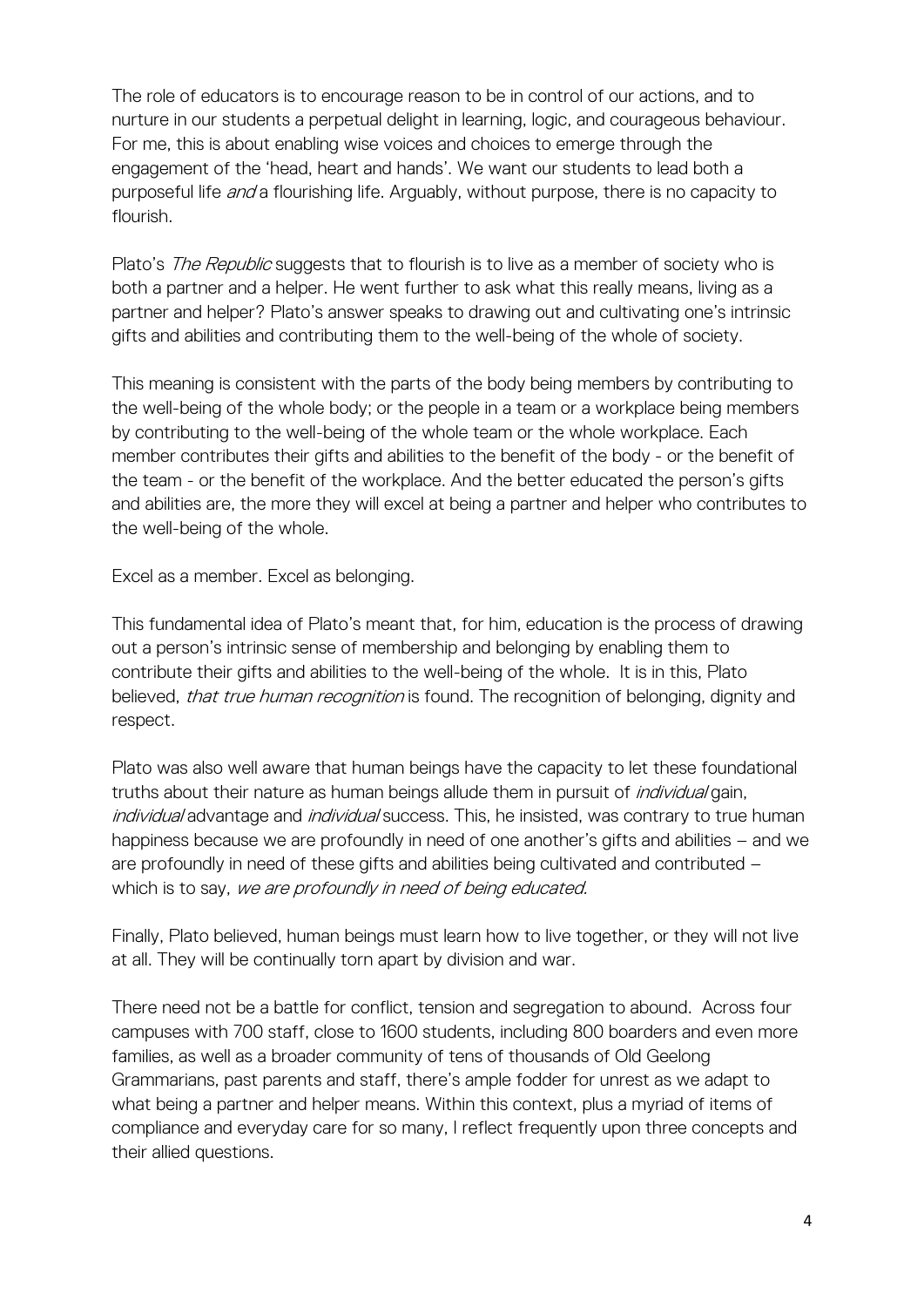Firstly, how to unearth the courage of prioritising and modelling ethicality. I regularly describe this to students as safeguarding one another's dignity within a framework of 'saying what you mean, meaning what you say and walking your talk'. Remembering to ask, 'How do my words and deeds align?' is a quick and accessible self-checking mechanism that denotes self-respect.

For educators, this mechanism does well to include making thinking visible. The principalship, for example, includes facing the most unexpected challenges and at such times, where appropriate, it is important for colleagues and students to see how you have thought about the complexity, the context, risks and choices you have considered before arriving at an outcome, and why you have determined this to be the best course of action. If we don't bring clarity to complexity and unpack our thinking, we may be denying the next generation the opportunity to understand and develop their own wisdom. Secondly, when facing difficult decisions, I often think about the question posed by the contemporary British-Ghanaian philosopher, Kwame Appiah: "What will future generations condemn us for?" This deceptively simple question centres what we know we should do, and somehow cuts through the noise of vested interests, competing values, misinformation, and support for the status quo. It is a pertinent thought experiment with particular potency when considering how it is we right the wrongs of child abuse, and violence against women; of how we respect mother earth; of how we honour indigeneity; and how we care for the elderly and those with disability.

Thirdly, it is vital to provide authentic opportunities for students to practice their own moral judgement and ethical skills in a relevant context. At Geelong Grammar this is partly woven into our ways of being as we learn and live together on a scale unknown anywhere else in Australia and second only to Eton. Due to our scale and truly global population, the impact of COVID-19 pressure tested our structures, systems and staff in ways not experienced before (or at least in living memory). There were sacrifices to be made in terms of usual freedoms and for many of our students, community safety trumped individual desires in expressions previously unknown. I recall vividly the outrage of 'everyday experts' who challenged our protocol of wearing masks in classrooms (an initiative introduced ahead of government direction). Resistance to these measures and the hysteria of toilet paper stocking piling, that has now transferred to vaccine stock piling, are all symptomatic of fear.

For Plato "courage is knowing not what to fear" and for Aristotle, we "will never do anything in the world without courage. It is the greatest quality of mind next to honour." One of the duties of the principalship is to drive fear out of schools, so that new teachers – and experienced ones too – feel that they are guided to determine the best outcomes for our community. They can ask for help, without fear. They can discuss difficult situations and wicked problems, without fear. They are confident that they will be met with wisdom and support.

For me, a common cause of disappointment is that our fear of recrimination or ostracism if we don't stand firm in our capacity to shut down a disrespectful, ill-informed and harmful crowd. In this space of disagreement, an emerging dying art may well be the intersection of active listening and seeking to understand through the conventions of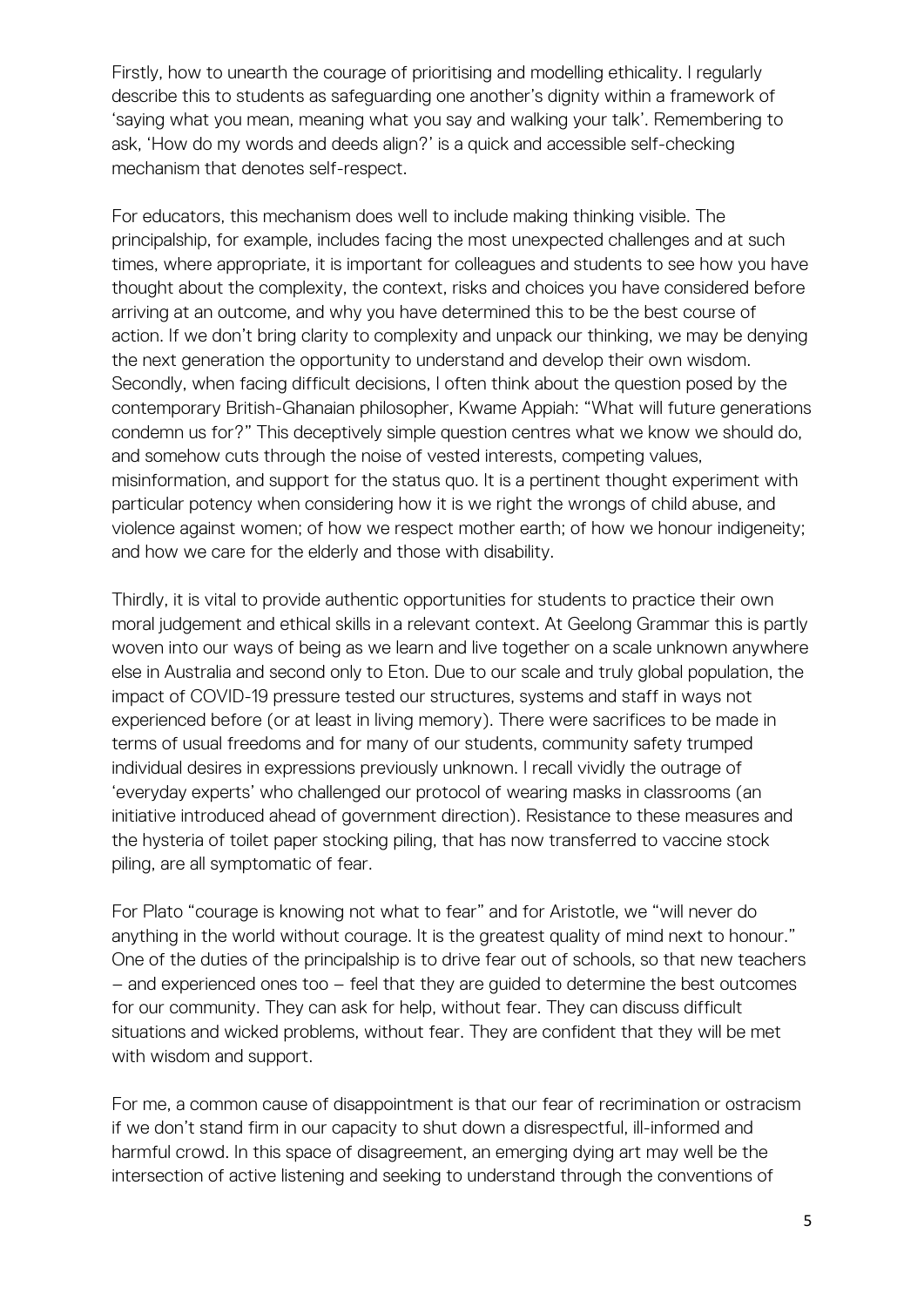civilised conversations. The normalisation of unpleasantness, harassment, superiority, and unchecked power, (oftentimes activated by keyboard warriors or twittering assassins), damages relationships and can be a cumulative poison. In sourcing the courage and clarity to intervene, the question 'Why am I permitting fear to dominate?', helps reset a course of action.

- 'How do my words and deeds align?'
- 'What will future generations condemn us for?'
- 'Why am I permitting fear to dominate?'

Just asking these questions stimulates possibilities.

I've come to recognise that the most important exchanges have proven consistently to be those motivated by such curiosity. Inherent in this virtue are vulnerability and humility. Their significance becomes apparent if you subscribe to the view that individuals yearn to be heard, understood and useful. This too is connected to an intrinsic sense of dignity and how it is protected if, as partners and helpers, we are agents of moral courage.

Moral agency is so important because the society we are born and socialized into has major structural defects that express themselves in both group and individual behaviour. Just as we all do, our young people encounter injustice, greed, laziness, shoddiness, cronyism, deception and so much more. They may even be promised a certain kind of success with enticing rewards if they subscribe to these unhealthy cultures: yet it will be this behaviour that tears at the fabric of society and that stands in direct opposition to working as a partner and helper. The only antidote to this temptation in a person, said Plato and Aristotle, is a heightened sense of their dignity as a human being and the moral courage, not only to refuse participation in such behaviour, but to call it out. We can only learn about dignity, courage and respect when we are the recipients: when we see it in action, when others lead by example.

Universally, ethics and education partner to examine the frameworks that underpin our society and how the greatest minds have approached perennial questions on how best to live, lead and learn. Whilst we don't have to agree with all that we read and talk about, we must use others' thinking to inform and scaffold contemporary practice, and to bring clarity to what dignity, courage, respect and belonging look and sound like in 2021.

In doing so, we may need to: leave a fear of change behind; sit with doubt and restlessness; step with grace and grit; and walk with hope. With the Aristotelian exemplar of roaming and debating with open-minded scholars, and pondering with peers, we may well find the impetus to run rejoicingly as moral agents who use the clarity of our voice and the legacy of our choices in a collective quest to redefine our 'true blue' citizenship.

Now, is this too grand a vision? … too fanciful a curriculum of ideals? Absolutely not. If a 10-year-old girl can, through education, step the distance between a beachside incident of shaming and exclusion and walk to the Principalship of Geelong Grammar School – as a terrifying, daring, joyous adventure in still discovering what it means to belong – there should be no limits to our aspirations for our children and grandchildren.